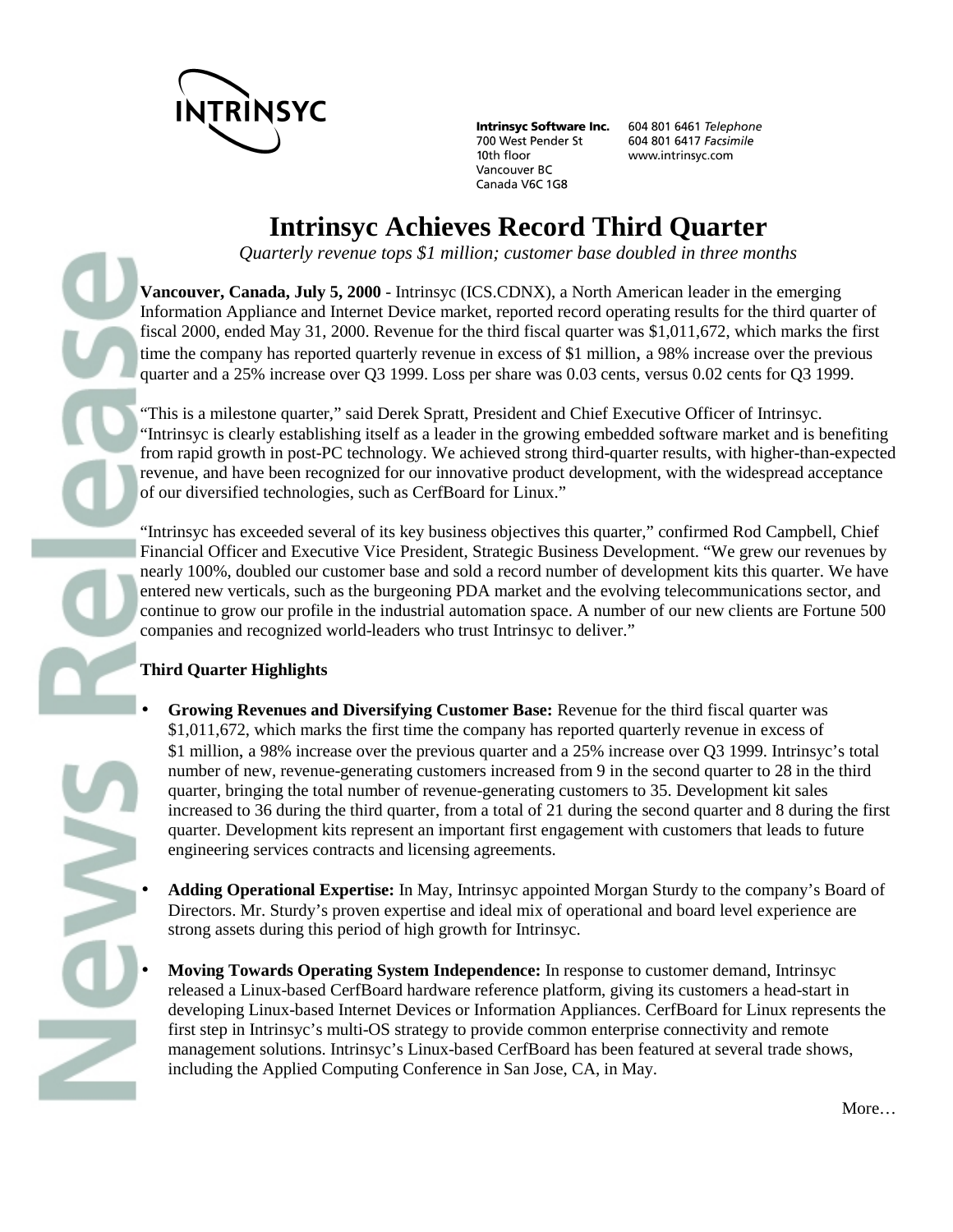

**Intrinsyc Software Inc.** 700 West Pender St 10th floor Vancouver BC Canada V6C 1G8

604 801 6461 Telephone 604 801 6417 Facsimile www.intrinsyc.com

- **Establishing Strategic Alliances:** As a means of increasing its distribution capacity, Intrinsyc has forged an alliance with Embedded Planet, the leader in providing Motorola Embedded PowerPC platforms to the embedded market. The alliance creates new growth, development and distribution opportunities for both Intrinsyc and Embedded Planet by expanding their mutual base of customers who are building smart Internet-ready products and Information Appliances.
	- **Aggressive Profile Building:** Customer growth is in part due to profile-building activities at industry trade shows. Intrinsyc continued to promote the company to potential customers and partners through a number of high-profile industry conference trade shows. Intrinsyc attended 5 leading trade shows and conferences and furthered its strategic relationships by appearing in the marketing booths of both Microsoft and Embedded Planet.
		- **Growing Recognition:** Intrinsyc has been the focus of a number of business-related stories in the media, including Canadian Business, The National Post, The Vancouver Province, Linuxdevices.com, TechnologyCanada.com, Vancouver Magazine, CBC Newsworld and BCTV News. Intrinsyc was also named to Profit magazine's Profit 100 List of the Fastest Growing Companies in Canada, 2000, after having achieved revenue growth over the past five years of 1,558%.

**Detailed financials are attached below.** There will also be a conference call on **Thursday, July 6 at 2:00 p.m. Pacific** to discuss the results. Analysts, investment professionals, shareholders, members of the media and other interested parties wishing to participate may call **1-877-415-4901 (toll-free) five minutes prior to the scheduled time.** For those unable to participate live, the call will be recorded and may be accessed on Intrinsyc's website for a period of one year following the broadcast. A third quarter report will be posted on Intrinsyc's website – [www.intrinsyc.com](http://www.intrinsyc.com/) – following the call.

#### **About Intrinsyc**

Intrinsyc provides highly engineered products and solutions that help its clients develop smart, Internet-ready products. The company is a leader in the emerging Information Appliance and Internet Device market that specializes in the embedded computers controlling common products such as home security systems, vending machines and factory floor controllers. Intrinsyc sells its Internet-enabled technologies to leading Fortune 500 companies in growing global markets such as mobile computing, industrial automation, and point-of-sale. These customers use Intrinsyc's unique expertise to create Internet Devices or Information Appliances, link these devices to other levels of a company's business systems, and remotely manage large networks of devices.

#### **Contact Information:**

Rod Campbell Chief Financial Officer and EVP, Strategic Business Development Intrinsyc Software Inc. Direct: (604) 632-3551 Email: rcampbell@intrinsyc.com

Pamela L. Smith Director of Corporate Communications and Investor Relations Intrinsyc Software, Inc. Direct: (604) 646-6957 Email: psmith@intrinsyc.com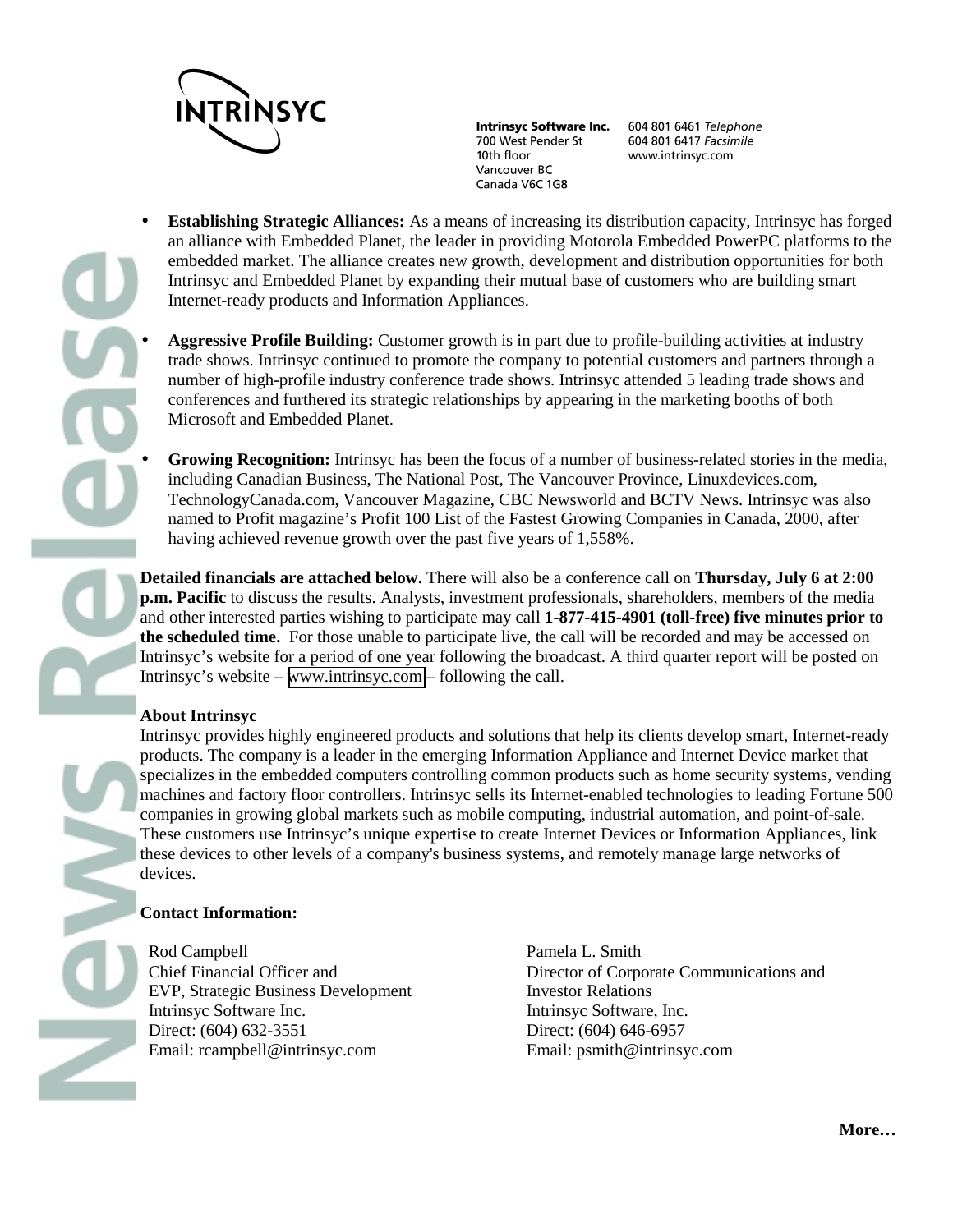

**Intrinsyc Software Inc.** 700 West Pender St<br>10th floor Vancouver BC Canada V6C 1G8

604 801 6461 Telephone 604 801 6417 Facsimile www.intrinsyc.com

# **INTRINSYC SOFTWARE, INC.**

#### Balance Sheet

Un-audited (Prepared by Management)

| As at         |                                                              | 31-May-00    | 31-May-99     |
|---------------|--------------------------------------------------------------|--------------|---------------|
| <b>Assets</b> |                                                              |              |               |
|               | Current assets:                                              |              |               |
|               | Cash                                                         | \$4,943,963  | 378,228<br>\$ |
|               | Funds held in trust                                          | 2,757,500    |               |
|               | Accounts receivable                                          | 580,925      | 828,083       |
|               | Inventory                                                    | 167,376      | 46,246        |
|               | Prepaid expenses                                             | 69,456       | 71,890        |
|               |                                                              | 8,519,220    | 1,324,447     |
|               | Capital assets                                               | 427,606      | 259,052       |
|               | Technology rights and licenses                               |              | 79,069        |
|               |                                                              | \$8,946,826  | \$1,662,568   |
|               | Liabilities and Shareholders' Equity<br>Current liabilities: |              |               |
|               | Deferred revenue                                             | 140,767      |               |
|               | Obligation under capital lease                               | 15,943       |               |
|               |                                                              | 719,195      | 699,856       |
|               | Obligation under capital lease                               | 3,986        |               |
|               | Shareholders' equity:                                        |              |               |
|               | Share capital                                                | 14,386,890   | 9,390,772     |
|               | Special warrants                                             | 5,481,636    |               |
|               | Deficit                                                      | (11,644,881) | (8,428,060)   |
|               |                                                              | 8,223,644    | 962,712       |
|               |                                                              | \$8,946,826  | \$1,662,568   |

**More…**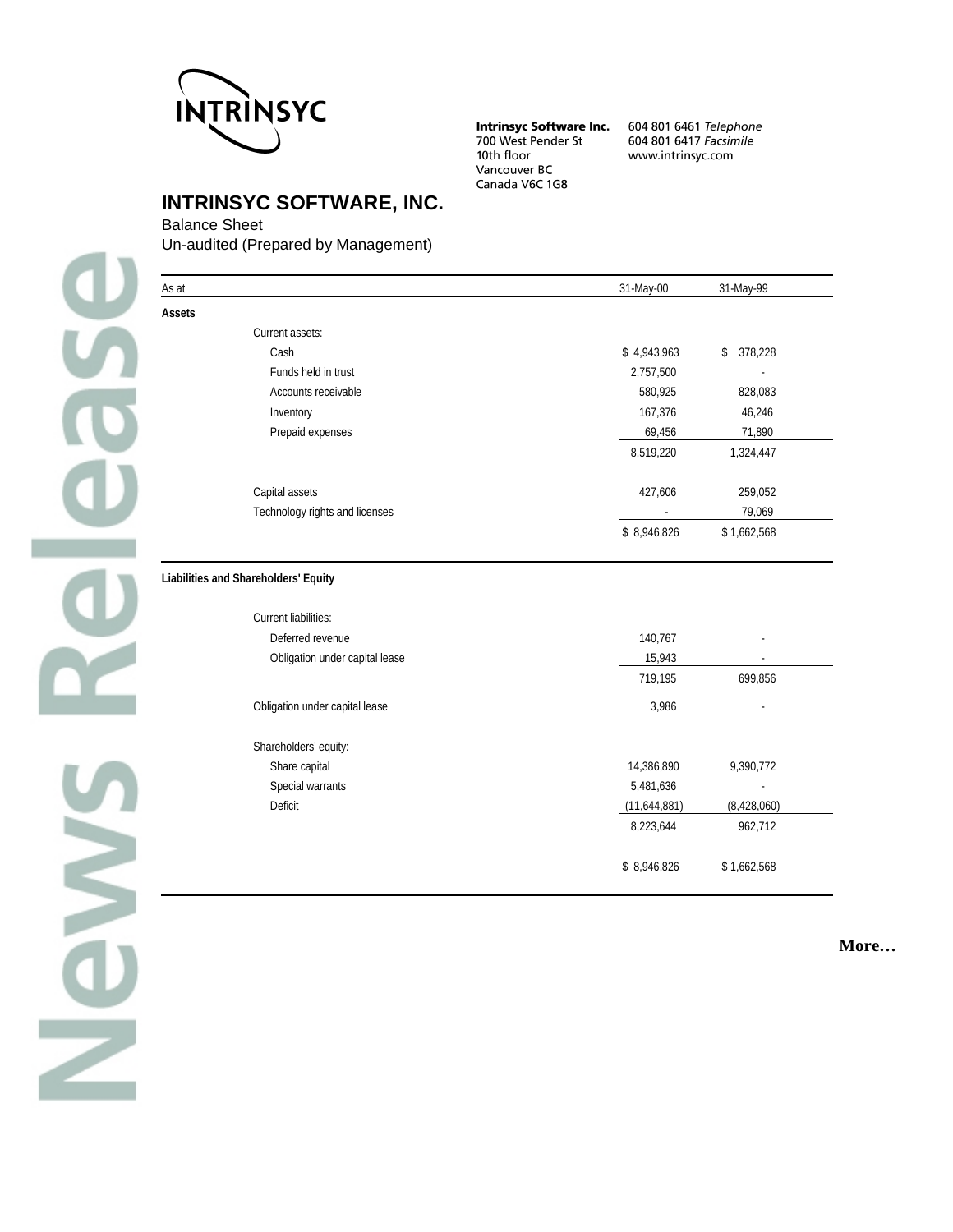

**Intrinsyc Software Inc.** 700 West Pender St 10th floor Vancouver BC Canada V6C 1G8

604 801 6461 Telephone 604 801 6417 Facsimile www.intrinsyc.com

**INTRINSYC SOFTWARE, INC.**

Statement of Operations and Deficit

Un-audited (Prepared by Management)

|                            |                                                                     | Three months ended |                | Nine months ended |                    |    |             |
|----------------------------|---------------------------------------------------------------------|--------------------|----------------|-------------------|--------------------|----|-------------|
|                            |                                                                     |                    | 31-May-00      | 31-May-99         | 31-May-00          |    | 31-May-99   |
| Revenues                   |                                                                     | \$                 | 1,011,672      | \$<br>806,182     | \$<br>1,845,478    | \$ | 1,406,882   |
| Expenses:                  |                                                                     |                    |                |                   |                    |    |             |
|                            | Administration                                                      |                    | 527,075        | 346,318           | 1,430,783          |    | 793,682     |
|                            | Marketing and sales                                                 |                    | 647,134        | 341,103           | 1,571,615          |    | 649,512     |
|                            | Research and development                                            |                    | 571,151        | 550,011           | 1,418,121          |    | 1,289,621   |
|                            | Costs relating to the failed merger with<br>Annabooks Software, LLC |                    | $\blacksquare$ |                   |                    |    | 82,855      |
|                            |                                                                     |                    | 1,745,360      | 1,237,432         | 4,420,519          |    | 2,815,670   |
| Net loss                   |                                                                     | \$                 | (733,688)      | \$<br>(431, 250)  | \$<br>(2,575,041)  | \$ | (1,408,788) |
|                            | Deficit, beginning of the period                                    |                    | (10, 911, 193) | (7,996,810)       | (9,069,840)        |    | (7,019,272) |
| Deficit, end of the period |                                                                     | \$                 | (11,644,881)   | (8,428,060)       | \$<br>(11,644,881) | \$ | (8,428,060) |
| Loss per share             |                                                                     | \$                 | (0.03)         | \$<br>(0.02)      | \$<br>(0.11)       | \$ | (0.07)      |

**More…**